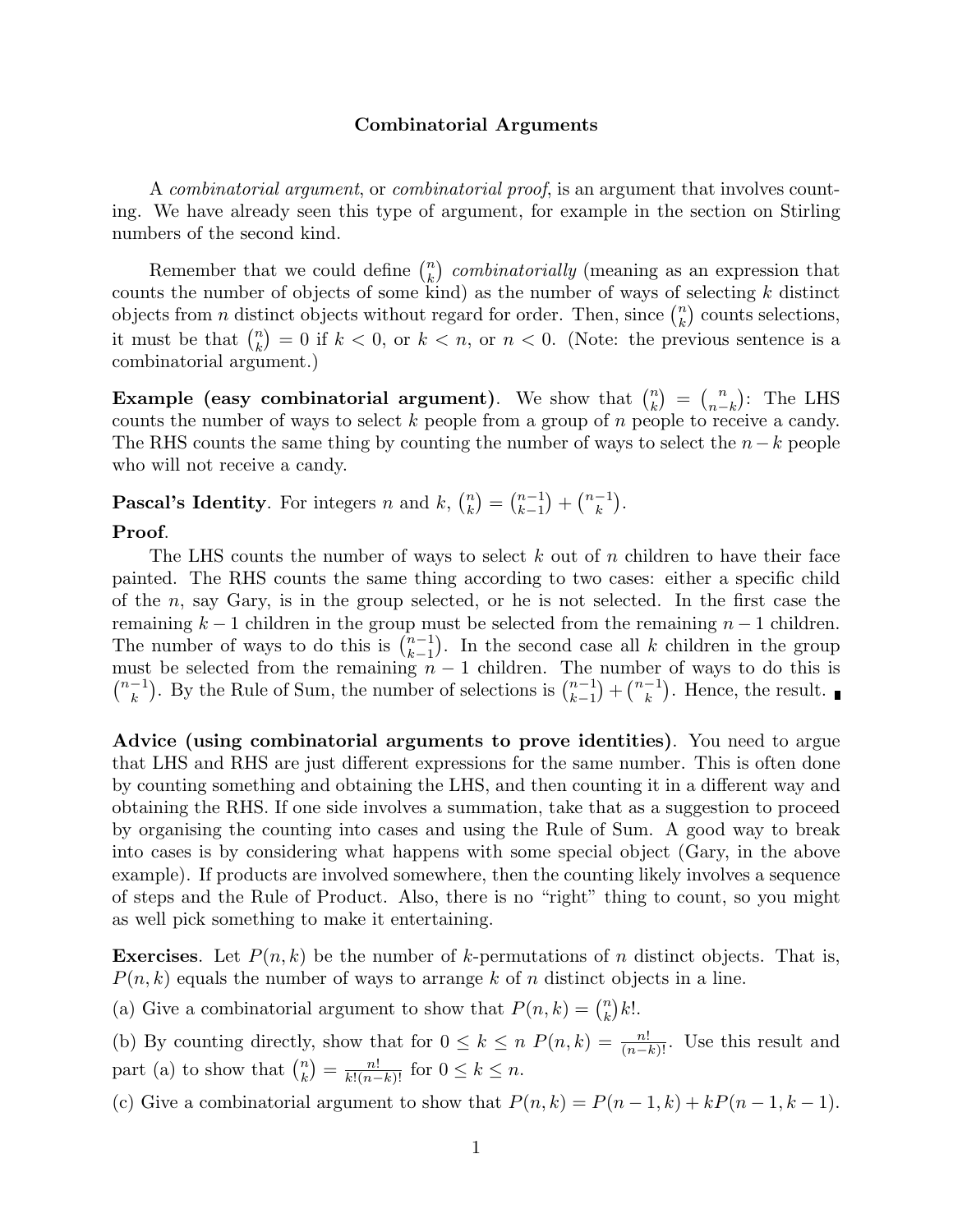We now prove the Binomial Theorem using a combinatorial argument. It can also be proved by other methods, for example by induction, but the combinatorial argument explains where the coefficients come from.

**Binomial Theorem.** If  $n \geq 0$  is an integer, then  $(x + y)^n = \sum_{k=0}^n {n \choose k}$  $\binom{n}{k} x^k y^{n-k}.$ **Proof**.

Consider  $(x+y)^n = (x+y)(x+y)\cdots(x+y)$  multiplied out and not simplified. Each summand is a product of *n* symbols, one from each factor  $(x + y)$ . In each summand, some *k* symbols (where  $0 \leq k \leq n$ ) equal *x* and  $(n-k)$  symbols equal *y*. For each of the possible values of *k*, the number of such summands equals the number of ways of choosing which of the *n* factors  $(x + y)$  contribute an *x* to the summand, which is  $\binom{n}{k}$  $\binom{n}{k}$ . The result follows from the Rule of Sum.

It is because they appear in the Binomial Theorem that the numbers  $\binom{n}{k}$  $\binom{n}{k}$  are called binomial coefficients. If you think of the rows of Pascal's Triangle as being numbered 0*,* 1*,...* and the entries in each row as also being numbered 0*,* 1*,...*, then the entry number *k* in row *n* of the triangle is the coefficient of  $x^{n-k}y^k$  in the expansion of  $(x + y)^n$ . By the Binomial Theorem this equals  $\binom{n}{k}$  $\binom{n}{k}$ . Pascal's Identity says that the binomial coefficients satisfy the same identity used to construct the triangle.

**Definition**  $\left(\begin{smallmatrix} n & n \\ n_1 & n_2 \end{smallmatrix}\right)$  $\binom{n}{n_1, n_2, \ldots, n_t}$ ). If  $n_1, n_2, \ldots, n_t$  are integers and  $n = n_1 + n_2 + \cdots + n_t$ , then the symbol  $\binom{n}{n_1, n_2}$  $\binom{n}{n_1, n_2, \ldots, n_t}$  is defined to equal the number of ways to select *n* objects from a collection of objects of *t* different types, such that *n<sup>i</sup>* objects of type *i* are selected,  $1 \leq i \leq t$ .

It is not difficult to show by direct counting that

$$
{n \choose n_1, n_2, ..., n_t} = {n \choose n_1} {n - n_1 \choose n_2} {n - n_1 - n_2 \choose n_3} \cdots {n - n_1 - n_2 - \cdots - n_{t-1} \choose n_t} = \frac{n!}{n_1! n_2! \ldots n_t!}.
$$

The symbol is often called a *multinomial coefficient* because of its appearance in the Multinomial Theorem below. Notice that when  $t = 2$  the multinomial coefficient  $\binom{n}{k}$  $\binom{n}{k,n-k}$  is an alternate notation for  $\binom{n}{k}$  $\binom{n}{k}$ . When  $t = 2$  the Multinomial Theorem is just the Binomial Theorem expressed using different notation.

**Multinomial Theorem.** For integers  $n \geq 0$  and  $t \geq 1$ ,

$$
(x_1 + x_2 + \dots + x_t)^n = \sum {n \choose n_1, n_2, \dots, n_t} x_1^{n_1} x_2^{n_2} \dots x_t^{n_t}
$$

where the sum is over all ways of writing *n* as a sum of non-negative integers  $n_1, n_2, \ldots, n_t$ .

### **Proof**.

**Exercise**. (Hint; Consider the LHS multiplied out and not simplified, and count how many terms have  $n_1$  symbols  $x_1$ ,  $n_2$  symbols  $x_2$ , etc.)

We now give examples of combinatorial arguments. These demonstrate counting the number of ways to form committees, the number of ways to select subsets of sets, the number bit strings of certain types, the number of lattice paths, and the number of pairs of objects. (Almost anything you can think of has a chance of working. )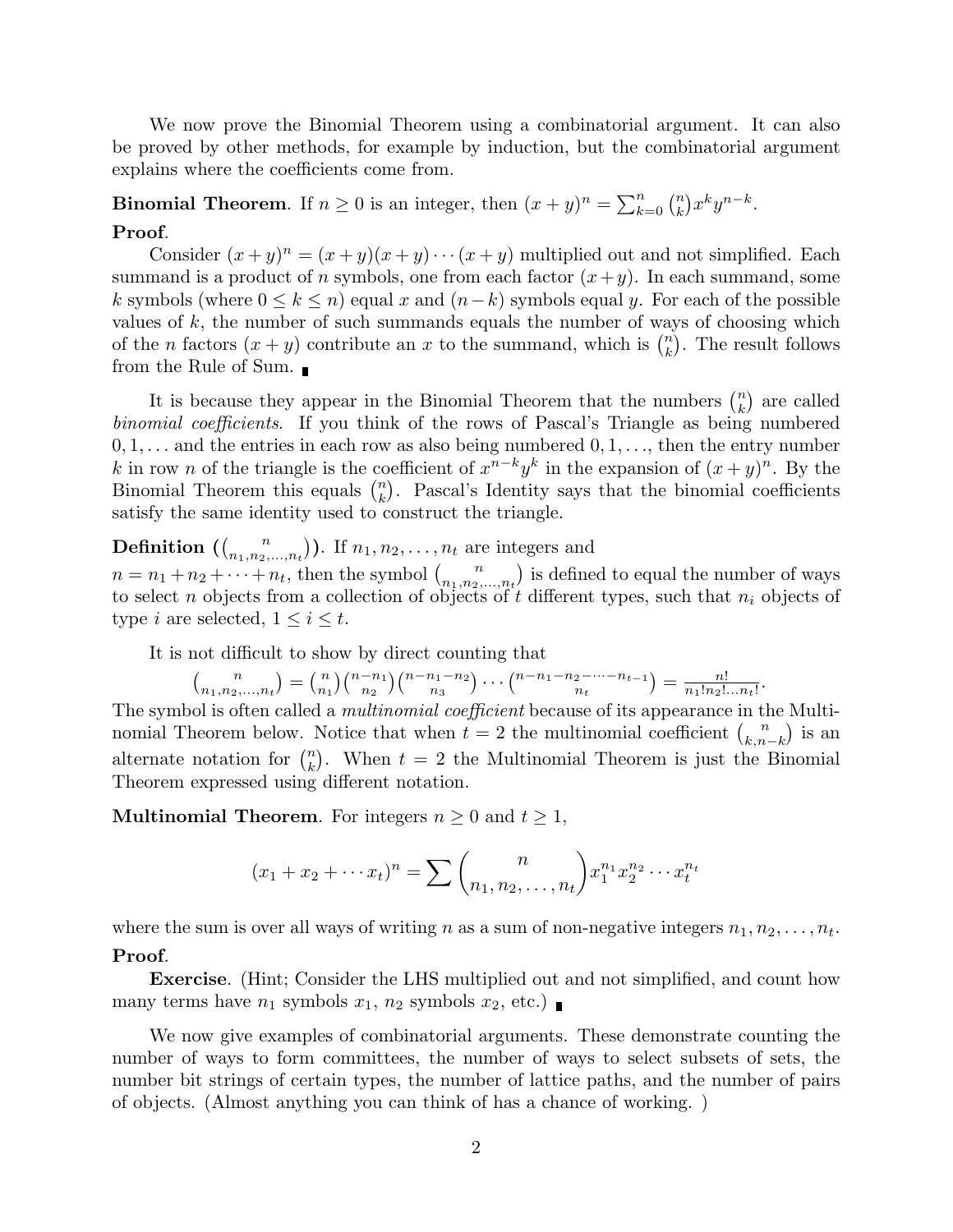#### $\mathbf{V}$ andermonde's Identity.  $\binom{m+n}{r}$  $\binom{m}{r} = \sum_{k=0}^{r} \binom{m}{k}$  $\binom{n}{k}\binom{n}{r-1}$  $\binom{n}{r-k}$ .

# **Proof**.

The LHS counts the number of ways to choose a committee of *r* people from a group of *m* men and *n* women. The RHS counts the same thing according to cases depending on the number of men on the committee, which can range from 0 to *r*. If there are *t* men, then there must be  $r - t$  women. Since in such a case there are  $\binom{m}{t}$  $\binom{n}{t}$  ways to select the men and  $\binom{n}{r}$  $\binom{n}{r-t}$  ways to select the women, the number of such committees is  $\binom{m}{t}$  $\binom{n}{t}\binom{n}{r-1}$  $\binom{n}{r-t}$ . The result now follows from the Rule of Sum.

A good time to try a committee selection argument is when proving an identity involving binonial coeffocients and the "top" of one side of the equality involves a sum like  $m + n$ . This suggests one might try counting selections of people from a group of  $m$  men and *n* women. (Note:  $2n = n + n$ .)

**Corollary.**  $\binom{2n}{n}$  $\binom{2n}{n}$  =  $\sum_{k=0}^{n}$   $\binom{n}{k}$  $\binom{n}{k}^2$ .

**Exercise**. Use a committee selection argument to show that  $\binom{2n}{2}$  $2^{2n}{2}$  =  $2\binom{n}{2}$  $n_2^n$  +  $n^2$ .

**Example (counting bit strings)**. Prove that  $\binom{n+1}{r+1} = \sum_{k=r}^{n} \binom{k}{r}$  $\binom{k}{r}$ .

The LHS counts the number of bit strings of length  $n + 1$  with  $r + 1$  ones. The RHS counts the same thing according to cases depending on the position of the rightmost one. It must be in one of the positions  $r + 1, r + 2, \ldots, n + 1$ . If it is in position *t*, then *r* of the  $t-1$  positions to its left hold a 1. Thus, the number of bit strings where the rightmost 1 is in position *t* is  $\binom{t-1}{r}$ . After letting  $k = t - 1$ , the result follows from the Rule of Sum.

**Exercise**. Use an argument involving counting bit strings to give a combinatorial proof that  $2^n - 1 = \sum_{k=0}^{n-1} 2^k$ .

**Example (counting lattice paths)**. Lattice paths are paths in the plane from (0*,* 0) to  $(x, y)$  where at each step you must move either one unit up or one unit right. The main idea is that you choose the steps on which you move up (say). We prove the same identity as above,  $\binom{n+1}{r+1} = \sum_{k=r}^{n} \binom{k}{r}$  $\binom{k}{r}$ , using this method.

The LHS counts the number of such paths from  $(0,0)$  to  $(n-r, r+1)$ . The RHS counts the same thing according to cases depending on the last time you move right. Each path involves  $n + 1$  moves, of which  $n - r$  are up, and  $r + 1$  are right. Since you move right  $r + 1$  times, the last move right occurs on one of moves  $r + 1, r + 2, \ldots, n + 1$ , and all subsequent moves are up. The number of paths in which the last move right occurs on move  $n+1$  equals the number of paths from  $(0,0)$  to  $(n-r,r)$ , which is  $\binom{n}{r}$ . The number where the last move right occurs on move *n* equals the number of paths from  $(0,0)$  to  $(n - r - 1, r)$ , which is  $\binom{n-1}{r}$ . The number where the last move right occurs on move  $n - 1$ equals the number of paths from  $(0,0)$  to  $(n - r - 2, r)$ , which is  $\binom{n-2}{r}$  and so on, until finally, the number where the last move right occurs on move  $r + 1$  equals the number of paths from  $(0,0)$  to  $(0,r)$ , which is  $\binom{r}{r}$  $r(r)$ . The result now follows from the Rule of Sum.

**Exercise**. Use an argument involving counting lattice paths to give a combinatorial proof that  $2^n - 1 = \sum_{k=0}^{n-1} 2^k$ .